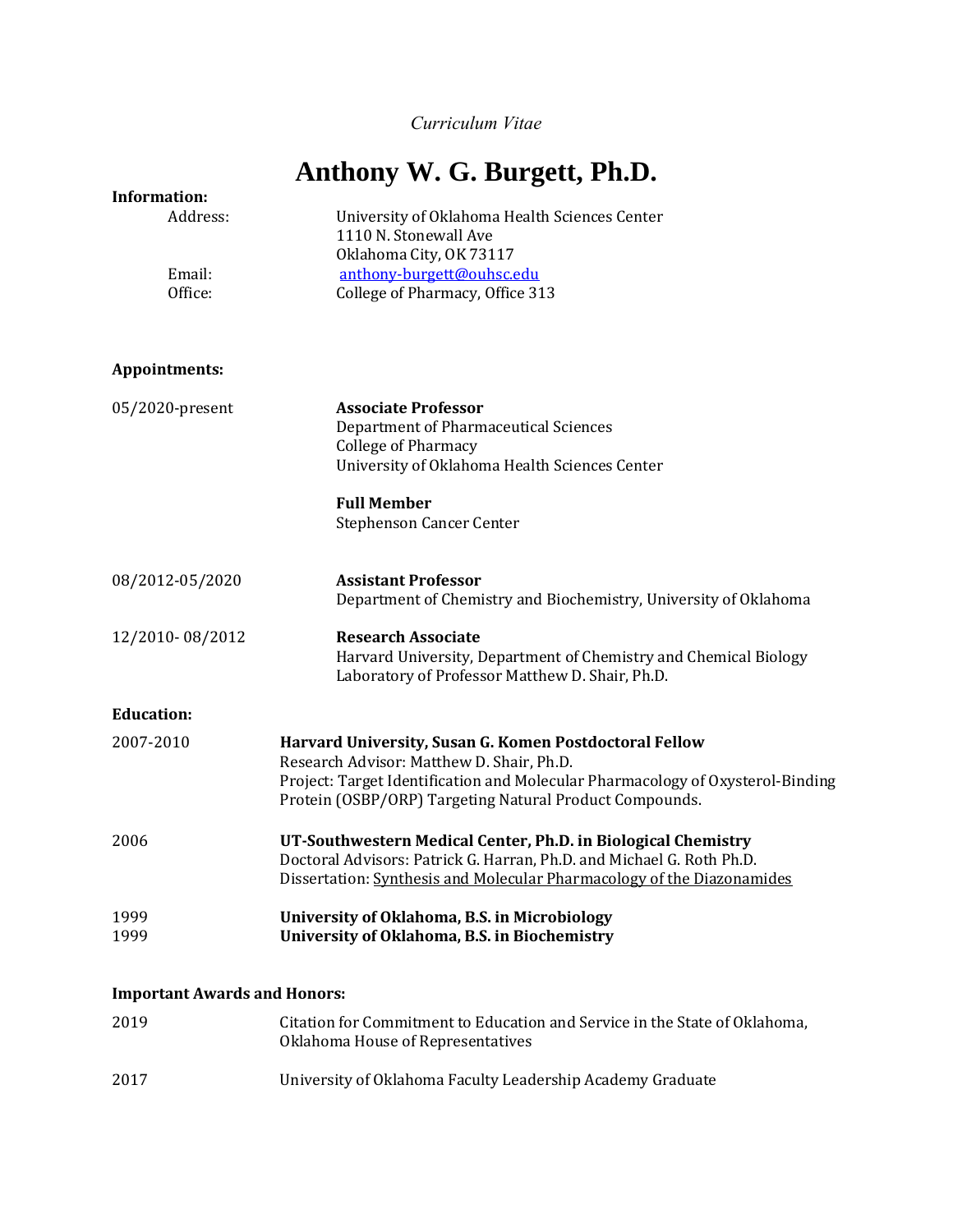| 2015      | Paul G. Risser Innovative Teaching Fellow (University of Oklahoma)                                           |
|-----------|--------------------------------------------------------------------------------------------------------------|
| 2007-2010 | Susan G. Komen for the Cure Foundation Postdoctoral Fellow                                                   |
| 2003-2004 | UT-Southwestern Medical Center Department of Basic Science NIH<br>Graduate Fellowship Recipient              |
| 2002-2003 | American Chemical Society Medicinal Chemistry Fellowship Recipient<br>(sponsored by Aventis Pharmaceuticals) |
| 1999      | Phi Beta Kappa, magna cum laude, Distinguished Graduate, University of<br><b>Oklahoma</b>                    |
| 1999      | G.L. Cross Outstanding Microbiology Major, University of Oklahoma                                            |
| 1995-1999 | National Merit Finalist Scholar, University of Oklahoma                                                      |

#### **Publications:**

20. Ryan C. Bensen, Gokhan Gunay, Matthew C. Finneran, Isha Jhingan, Handan Acar\*, and Anthony W. G. Burgett\*. "Small Molecule Targeting of Oxysterol-Binding Protein (OSBP)-Related Protein 4 and OSBP Inhibits Ovarian Cancer Cell Proliferation in Monolayer and Spheroid Cell Models." *ACS Pharmacology and Translation Science*, 2021, published online February 4th, 2021. <https://doi.org/10.1021/acsptsci.0c00207>

19. Ryan C. Bensen, Shawna J. Standke, Devon H. Colby, Naga Rama Kothapalli, Anh T. Le-McClain, Michael A. Patten, Abhishek Tripathi, Jonathan E. Heinlen, Zhibo Yang(**co-corresponding author**)\*, and Anthony W. G. Burgett (**co-corresponding author**)\* "Single Cell Mass Spectrometry Quantification of Anticancer Drugs: Proof of Concept in Cancer Patients." *ACS Pharmacology and Translation Science*, 2021, 4(1): 96-100[. https://doi.org/10.1021/acsptsci.0c00156](https://doi.org/10.1021/acsptsci.0c00156)

. 18. Simon S. Terzyan, Anthony W. G. Burgett, Annie Heroux, Clyde A. Smith, Blaine H. M. Mooers, Marie H. Hanigan. "Crystal structures of glutathione- and inhibitor-bound human GGT1: critical interactions within the cysteinylglycine binding site". *Journal of Biological Chemistry*, **2021**, 296: 100066. <https://doi.org/10.1074/jbc.RA120.016265>

17. Eric D. Gardner, Dustin A. Dumas, Matthew C. Finneran, Sara M. Brown, Anthony W.G. Burgett, Shanteri Singh. "Indole C6 Functionalization of Tryprostatin B Using Prenyltransferase CdpNPT." *Catalysts*, **2020**, 10(11) 1247. https://doi.org/10.3390/catal10111247.

16. Chandrasekhar Bandari, Erin M. Scull, Tejaswi Bevineni, Susan L. Nimmo, Eric D. Gardner, Ryan C. Bensen, Anthony W. G. Burgett, Shanteri Singh. "FgaPT2, a biocatalytic tool for alkyl-diversification of indole natural products." *MedChemComm*, **2019.** 10: 1465-1475. [DOI: 10.1039/C9MD00177H](https://doi.org/10.1039/C9MD00177H)

15. Ning Pan, Shawna J. Standke, Naga Rama Kothapalli, Mei Sun, Ryan C. Bensen, Anthony W. G. Burgett, Zhibo Yang\*. "Quantification of Drug Molecules in Live Single Cells Using the Single-probe Mass Spectrometry Technique." *Analytical Chemistry* **2019**, 91(14):9018-9024. https://doi.org/10.1021/acs.analchem.9b01311

14. Brett L. Roberts, Zachary C. Severance, Ryan C. Bensen, Anh T. Le, Cori A. Malinky, Evan M. Mettenbrink, Juan I. Nuñez, William J. Reddig, Earl L. Blewett, Anthony W. G. Burgett\*. "Differing Activities of Oxysterol-binding Protein (OSBP) Targeting Anti-Viral Compounds." *Antiviral Research.*  **2019**, 170: 104548 [https://doi.org/10.1016/j.antiviral.2019.104548.](https://doi.org/10.1016/j.antiviral.2019.104548)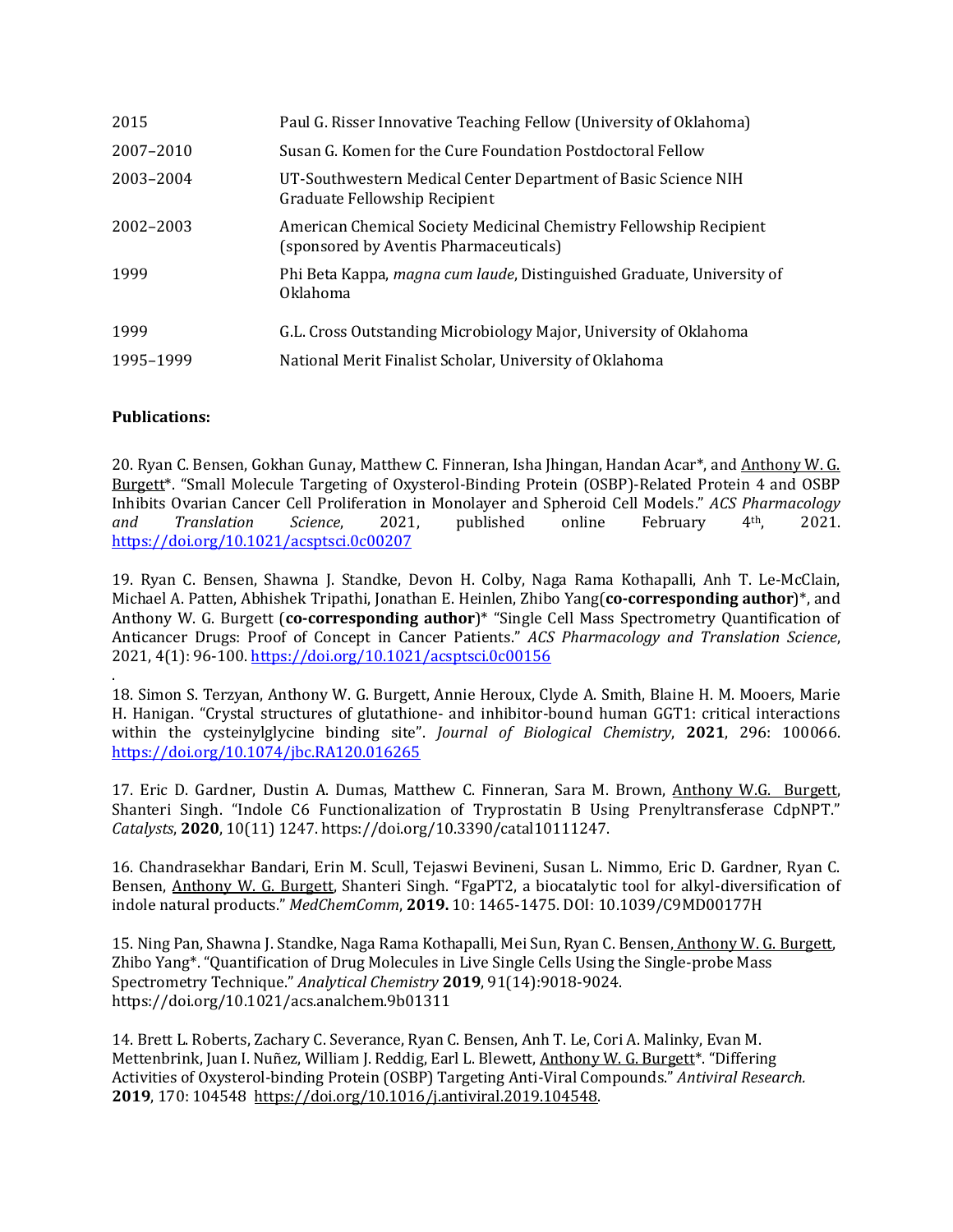13. Shawna J. Standke, Devon H. Colby, Ryan C. Bensen, Anthony W. G. Burgett\* (**co-corresponding author**), Zhibo Yang(**co-corresponding author**)\* ."Integrated Cell Manipulation Platform Coupled with Single-probe Mass Spectrometry for the Analysis of Single Suspension Cells." *J. Vis. Exp.* **2019***.* Issue 148. [DOI: 10.3791/59875](http://dx.doi.org/10.3791/59875)

12. Shawna J. Standke, Devon H. Colby, Ryan C. Bensen, Anthony W. G. Burgett\* (**co-corresponding author**), and Zhibo Yang(**co-corresponding author**)\*. "Mass Spectrometry Measurement of Single Suspended Cells using Combined Cell Manipulation System and the Single-probe Device." *Analytical Chemistry*. **2019**: 91 (3): 1738-1742. DOI: 10.1021/acs.analchem.8b05774.

11. Brett L. Roberts, Zachary C. Severance, Ryan C. Bensen, Anh T. Le, Naga Rama Kothapalli, Juan I. Nuñez, Hongyan Ma, Si Wu, Shawna J. Standke, Zhibo Yang, William J. Reddig, Earl L. Blewett, Anthony W. G. Burgett\*. "Transient Compound Treatment Induces a Multigenerational Reduction of Oxysterol-Binding Protein (OSBP) Levels and Prophylactic Antiviral Activity." *ACS Chemical Biology*. **2019**, 14(2): 276-287. doi:10.1021/acschembio.8b00984. *ACS Editors' Choice Selection*

10. Angelica R. Harper, Anh T. Le, Timothy Mather, Anthony W. G. Burgett, William Berry and Jody A. Summers. "Design, synthesis, and ex vivo evaluation of a selective inhibitor for retinaldehyde dehydrogenase enzymes." *Bioorganic and Medicinal Chemistry.* **2018,** 26(22): 5766-5779.

9. Stefan Wilhelm, Ryan C. Bensen, Naga Rama Kothapalli, Anthony.W.G. Burgett, Ruth Merrifield, Chady Stephan. "Quantification of Gold Nanoparticle Uptake into Cancer Cells using Single Cell ICP-MS." *PerkinElmer Application Note*, **2018**:1-4.

8. Simon S. Terzyan, Anthony W.G. Burgett, Annie Heroux, Clyde A. Smith, Blaine H. M. Mooers, Marie H. Hanigan. "Human  $\gamma$ -Glutamyl Transpeptidase 1: Structures of the Free Enzyme, Inhibitor-Bound Tetrahedral Transition States, and Glutamate-Bound Enzyme Reveal Novel Movement Within the Active Site During Catalysis." *Journal of Biological Chemistry* **2015**, 290(28): 17576. [10.1074/jbc.M115.659680](https://doi.org/10.1074/jbc.m115.659680)

7. Ning Pan, Wei Rao, Naga Rama. Kothapalli, Re Liu, Anthony W.G. Burgett\*(**co-corresponding author**), Zhibo Yang (**co-corresponding author**)\*, "The Single-probe: A Miniaturized Multifunctional Device for Single Cell Mass Spectrometry Analysis." *Analytical Chemistry.* **2014**, *86* (19): 9376–9380

6. Anthony W. G. Burgett, Thomas B. Poulsen, Kittikhun Wangkanont, D. Ryan Anderson, Chikako Kikuchi, Kousei Shimada, Shuichi Okubo, Kevin C. Fortner, Yoshihiro Mimaki, Minpei Kuroda, Jason P. Murphy, David J. Schwalb, Eugene C. Petrella, Ivan Cornella-Taracido, Makrus Schirle, John A. Tallarico, Matthew D. Shair. "Natural Products Reveal Cancer Cell Dependence on Oxysterol-Binding Proteins." *Nature Chemical Biology.* **2011**, *7*: 639-647. doi: [10.1038/nchembio.625.](https://dx.doi.org/10.1038%2Fnchembio.625)

5. Noelle S. Williams, Anthony W. G. Burgett, Ashley S. Atkins, Xiaodong Wang, Patrick G. Harran, Steven L. McKnight. "Therapeutic Anticancer Efficacy of a Synthetic Diazonamide Analog in the Absence of Overt Toxicity." *PNAS.* **2007**, *104*(7): 2074-2079.

4. Gelin Wang, Libing Shang, Anthony W. G. Burgett, Patrick G. Harran, Xiadong Wang. "Diazonamide Toxins Reveal an Unexpected Function for Ornithine y-Amino Transferase in Mitotic Cell Division." *PNAS*. **2007**, *104* (7): 2068-2073.

3. Anthony W. G. Burgett, Qingyi Li, Qi Wei, Patrick G. Harran. "A Concise and Flexible Total Synthesis of Diazonamide A." *Angewandte Chemie. Int. Ed*. **2003,** *42*(40): 4961-4966.

2. Jing Li, Anthony W. G. Burgett, Lothar Esser, Carlos Amezcua, Patrick G. Harran. "Total Synthesis of Nominal Diazonamides—Part 2: On the True Structure and Origin of Natural Isolates." *Angewandte Chemie Int. Ed.* **2001**, *40*(24): 4770-4773.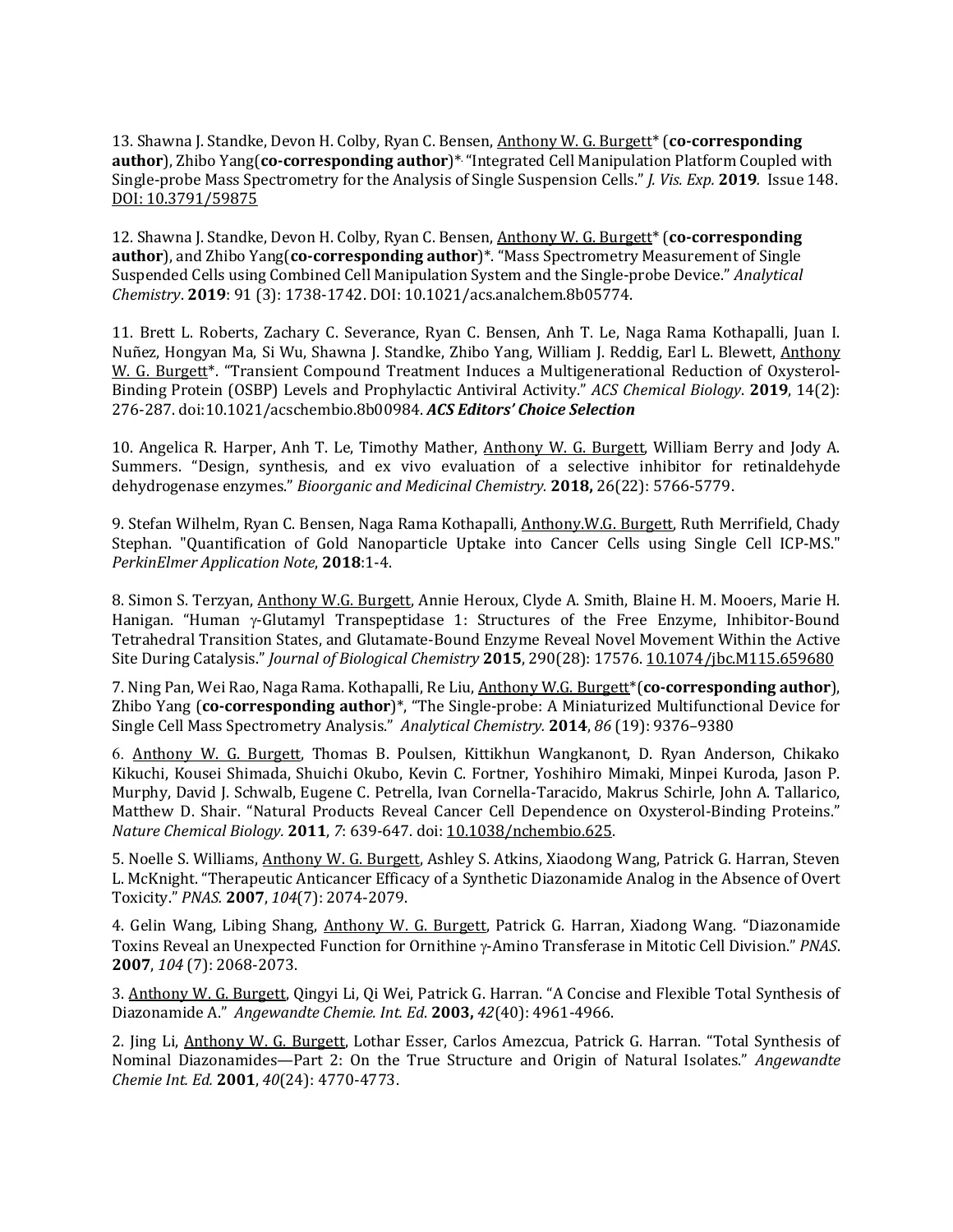1. Jing Li, Xin Chen, Anthony W. G. Burgett, Patrick G. Harran. "Synthetic seco Forms of (-)-Diazonamide A." *Angewandte Chemie Int. Ed.* **2001**, *40*(14): 2682-2685.

#### **Patents:**

3. Jody A. Summers, Angelica R. Harper, Tim Mather, Anthony W.G. Burgett, Anh Thi Quynh, "Inhibitors of Retinaldehyde Dehydrogenases and Methods of Use." **2019**, U.S. Patent # 10,519,108. Issued December 31st, 2019.

2. Matthew D. Shair and Anthony W.G. Burgett "OSW-1 Analogs and Conjugates, and Uses Thereof." **2017**, U.S. Patent # 9,790,253. Issued October 17th, 2017.

1. Patrick G. Harran, Noelle Williams, Anthony W.G. Burgett. "Diazonamide A Analog."**2009**, U.S. Patent #: 7,538,129. Issued May 26th, 2009.

## **Research Highlights in the Media:**

Interview, Oklahoma Innovations Radio Show, June 30th, 2015. Broadcast on various Oklahoma radio stations for public science education (http://www.ok.gov/ocast/News\_Media/Radio\_Show/).

Lockwood D. "Peeking At A Cell's Small Molecules". *Chemical and Engineering News*. https://cen.acs.org/articles/92/web/2014/10/Peeking-Cells-Small-Molecules.html. Published 2014. Roberts, Burgett et. al 2019 paper [\(https://pubs.acs.org/doi/10.1021/acschembio.8b00984\)](https://pubs.acs.org/doi/10.1021/acschembio.8b00984)selected for ACS Editor's Choice distinction. One paper per day in all of the ACS journals (~60 journal) is selected for the ACS Editor's Choice distinction. ACS Editors' choice papers are featured on the main ACS webpage and permanently available for free.

#### **Research Funding:**

1. University of Oklahoma Start-up Package Fund.

2. 2014 Junior Faculty Summer Fellowship, University of Oklahoma, \$7,000.

3. Faculty Improvement Program, University of Oklahoma, 01/2014, \$15,000.

4. Oklahoma Translation and Clinical Science Resource Pilot Award, 01/14 – 06/14, \$50,000.

5. 2014 Junior Faculty Summer Fellowship, University of Oklahoma, \$7,000.

6. NSF, *Research Experience for Undergraduates (REU) in Structural Biology* (Award #1359457), co-PI (Sims PI), 2015-2017, \$179,000.

7. NIH, NIGMS R01, *From Single Cells to Tissues: A Novel Mass Spectrometry Approach for Bioanalysis (R01GM116116-03)*, Collaborator (Yang PI), 2015-2020, \$90,950.

8. NCI IMAT R21, *Mass Spectrometry Detection of Drugs in Single Bladder Cancer Cells From Patients (R21CA204706*). PI, 2016-2018, \$598,648.

9. NSF, *Identifying the Critical Factors and Mindsets in College STEM Development Using a Multi-Disciplinary Longitudinal Cohort.* Co-PI (Kothapalli PI), 2017-2022, \$586,011

10. OCAST Health Award, *Synthesis and Drug Development of ORP4 Protein Inhibitors: A New Route to Precision Anti-Cancer Therapeutics (HR-17-116)*. PI, 2017-2020, \$135,000.

11. Oklahoma Center for Respiratory Disease (OCRID) Pilot Award. *Investigation and Potential Drug Targeting of Oxysterol-Binding Protein (OSBP) in Viral Respiratory Disease.* co-PI. \$25,000

12. Oklahoma Health Sciences Center/Presbyterian Health Foundation Team Science Grant, *Oxygenase JMJD4 and its Role in Breast Cancer,* co-PI, \$20,000.

13. College of Pharmacy, University of Oklahoma Startup Package

## **Teaching Experience:**

Spring 2021 Lecturer: Pharmaceutical Care of Neurologic and Psychiatric (PHAR 7894)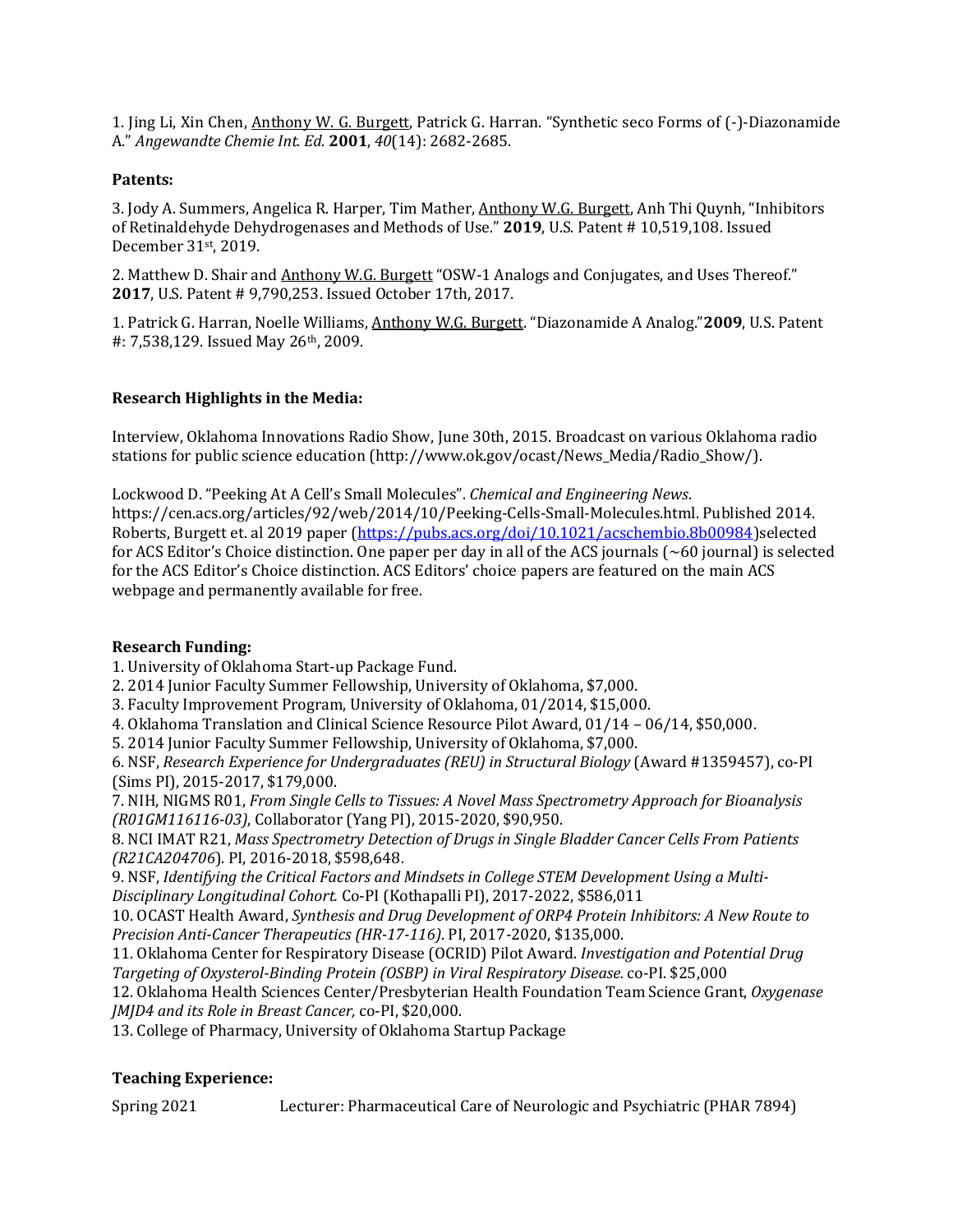| Spring 2021              | Lecturer: Principles of Drug Action II (PHAR 7422)                             |
|--------------------------|--------------------------------------------------------------------------------|
| Spring 2021              | Lecturer: General Principles of Pharmacology (PHSC 5561)                       |
| Spring 2021              | Lecturer: Pharmaceutical Care II: Cardiology (PHAR 7824)                       |
| Spring 2021              | Lecturer: Principles of Drug Action (PHAR 7133)                                |
| Spring 2021              | Lecturer: Pharmaceutical Care IX: Dermatology Module (PHAR 7891)               |
| <b>Fall 2020</b>         | Lecturer: Pharmaceutical Care I: Medicinal Chemistry of Non-Narcotic and       |
|                          | Narcotic Analgesics (PHAR 7813)                                                |
| Spring 2020              | Instructor: Organic Chemistry II: Biological Emphasis (CHEM 3153)              |
| <b>Fall 2019</b>         | Instructor: Organic Chemistry II: Biological Emphasis (CHEM 3153)              |
| Spring 2019              | Instructor: Impact of STEM Research on Society (FYRE II) (CHEM 2970)           |
| <b>Fall 2018</b>         | Instructor: Medicinal Chemistry and Therapeutic Development (CHEM 5470)        |
| <b>Fall 2018</b>         | Instructor: Organic Chemistry I (Honors) (CHEM 3053)                           |
| Spring 2018              | Instructor: Organic Chemistry II: Biological Emphasis (CHEM 3153)              |
| Spring 2018              | Instructor: Impact of STEM Research on Society (FYRE II)(CHEM 2970)            |
| <b>Fall 2017</b>         | Instructor: Medicinal Chemistry and Therapeutic Development (CHEM 5470)        |
| Spring 2017              | Instructor: Organic Chemistry II: Biological Emphasis (CHEM 3153)              |
| Spring 2017              | Instructor: Impact of STEM Research on Society (FYRE II)(CHEM 2970)            |
| <b>Fall 2016</b>         | Instructor: Organic Chemistry I (Honors) (CHEM 3053)                           |
| Spring 2016              | Instructor: Organic Chemistry II for Majors with Lab (CHEM 3164)               |
| <b>Fall 2015</b>         | Instructor: Organic Chemistry I for Majors with Lab (CHEM 3064)                |
| Spring 2015              | Instructor: Organic Chemistry II for Majors with Lab (CHEM 3164)               |
| Spring 2015              | Instructor: Honors FYRE (HON 2970)                                             |
| Spring 2015              | Instructor: Organic Colloquium (Graduate Course) (CHEM 6431)                   |
| <b>Fall 2014</b>         | Instructor: Organic Chemistry I for Majors with Lab (CHEM 3064)                |
| <b>Fall 2014</b>         | Instructor: Organic Seminar (Graduate Course) (CHEM 6411)                      |
| Spring 2014              | Instructor: Advanced Organic Synthesis (Graduate Course) (CHEM 6443)           |
| Spring 2014              | Instructor: Organic Seminar (CHEM 6411)                                        |
| Spring 2014              | Instructor: Honors FYRE (HON 2970)                                             |
| <b>Fall 2013</b>         | Instructor: Organic Chemistry I (Biological Emphasis) - Honors (CHEM 3053)     |
| Spring 2013              | Instructor: Advanced Organic Synthesis (Graduate Course) (CHEM 6443)           |
| Spring 2013              | Instructor: Organic Seminar (CHEM 6411)                                        |
| Spring 2013              | Instructor: Honors FYRE (HON 2970)                                             |
| Spring 2011              | Head Teaching Fellow: Human Disease Course (MCB/CCB 185)                       |
|                          | Dept. of Molecular and Cell Biology, Harvard University                        |
| <b>Invited Lectures:</b> |                                                                                |
| 12/11/2020               | Washington Univ. at St. Louis Medical Center, Dept. of Gynecological Oncology  |
| 10/30/2020               | New Mexico Institute of Technology, Dept. of Chemistry                         |
| 4/26/2019                | University of Kansas Medical Center, Dept. of Biochemistry and Molecular Biol. |
| 4/05/2019                | University of Kansas, Dept. of Chemistry                                       |
| 1/30/2019                | Wichita State University, Dept. of Chemistry and Biochemistry                  |
| 1/22/2019                | Univ. of Oklahoma Health Sciences Center, Dept. of Microbio. and Immunology    |
| 1/7/2019                 | University of Tulsa, Department of Chemistry and Biochemistry                  |
| 12/18/2018               | UT-Southwestern Medical Center, Department of Chemistry and Biochemistry       |
| 10/05/2018               | Oklahoma State University Center for Health Sciences                           |
| 10/05/2018               | Oklahoma State University, Department of Chemistry                             |
| 10/02/2015               | Midwestern State University, Department of Chemistry                           |
| 5/02/2015                | University of Oklahoma Health Science Center, College of Pharmacy              |
|                          |                                                                                |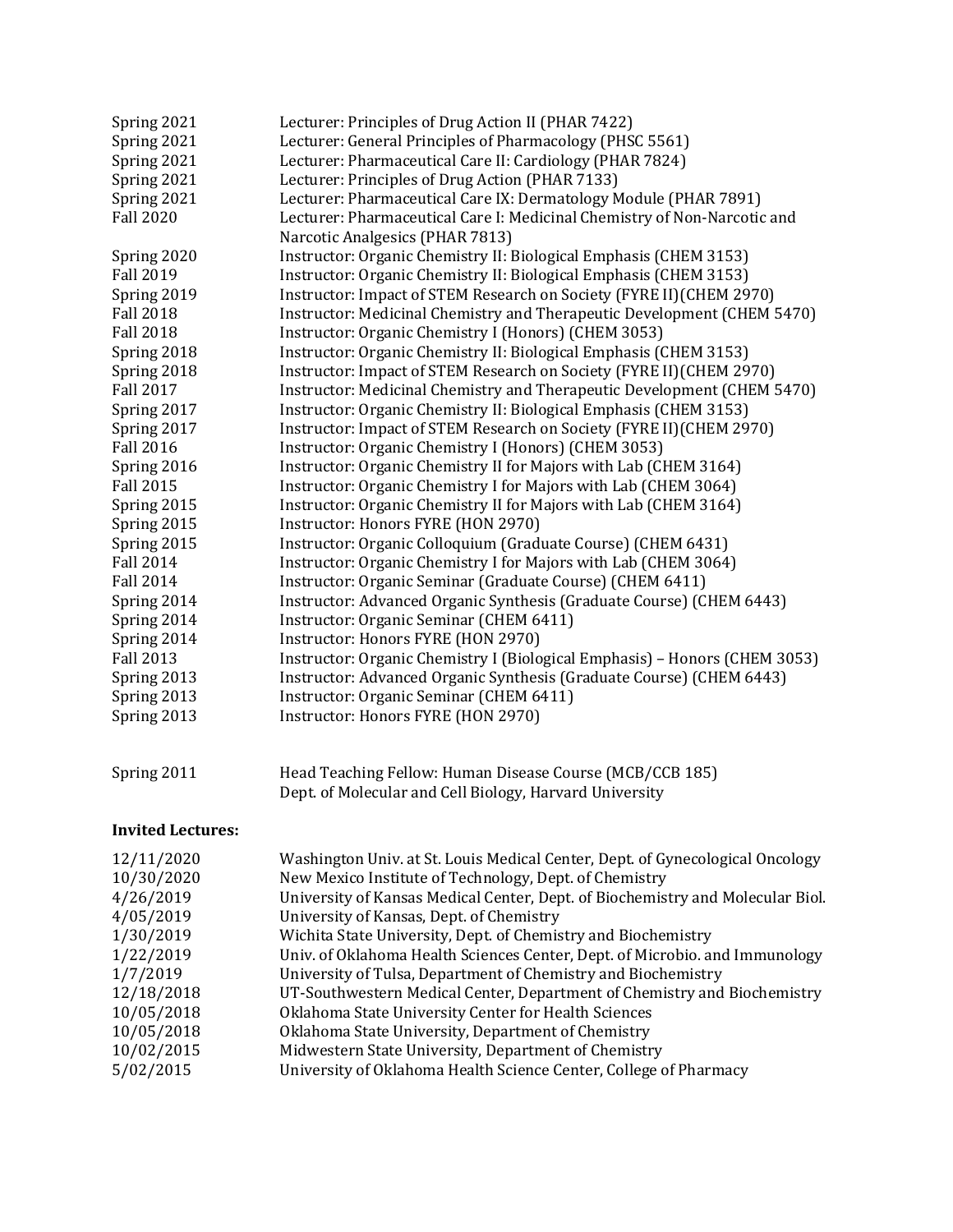#### **Research Lectures:**

| 11/30/2019 | End2Cancer, Stephenson Cancer Center/OUHSC                                   |
|------------|------------------------------------------------------------------------------|
| 11/30/2018 | NCI Innovative Molecular Analytical Technology (IMAT) PI Meeting             |
| 9/28/2018  | University of Oklahoma Cellular and Behavioral Neuroscience (CBN) Seminar    |
| 2/02/2018  | Cancer Research Symposium, Stephenson Cancer Center/OUHSC                    |
| 1/27/2017  | Cancer Research Symposium, Stephenson Cancer Center/OUHSC                    |
| 9/23/2016  | Stephenson Cancer Centers Urologic Cancer Symposium (Featured Presenter)     |
| 11/18/2014 | American Chemical Society Southwest Regional Meeting, Young Investigator     |
|            | Symposium, Fort Worth, Texas.                                                |
| 8/29/2014  | Oklahoma Shared Clinical and Translation Resources External Advisory Meeting |

## **Professional Service:**

Peer reviewer for *JACS, Chemical Reviews, Molecular and Cellular Biochemistry, Small*

| 4/13/2019  | Session Chair, American Chemical Society Oklahoma Pentasectional Meeting,<br>Norman, Oklahoma.                                                                                |
|------------|-------------------------------------------------------------------------------------------------------------------------------------------------------------------------------|
| 7/24/2015  | Session Chair and Organizer. "Brave New World of Natural Product Total<br>Synthesis." American Society of Pharmacognosy (ASP) National Meeting, Copper<br>Mountain, Colorado. |
| 2/20/2015  | Session Chair, Center for Bioanalysis (CBA) Symposium, Norman, Oklahoma.                                                                                                      |
| 11/18/2014 | Panel Member, Advice for Obtaining Research Faculty Positions, American<br>Chemical Society Southwest Regional Meeting, Fort Worth, TX.                                       |

# **University Service**

*,* 

| 2012-2017    | Director, Four-Year Research Engagement (FYRE) Program:                                                                                                                                                                                                                                                                                                                                                                                                                                                                                                                                                                                                                                                                                                             |
|--------------|---------------------------------------------------------------------------------------------------------------------------------------------------------------------------------------------------------------------------------------------------------------------------------------------------------------------------------------------------------------------------------------------------------------------------------------------------------------------------------------------------------------------------------------------------------------------------------------------------------------------------------------------------------------------------------------------------------------------------------------------------------------------|
| 2017-2020    | Associate Director, Four-Year Research Engagement (FYRE) Program:                                                                                                                                                                                                                                                                                                                                                                                                                                                                                                                                                                                                                                                                                                   |
|              | Developed the FYRE program into the campus-wide program and community to<br>mentor and advance undergraduate students interested in a professional future<br>in STEM research. Over 470 undergraduate students have participated in the<br>FYRE program. Additionally, over 60 OU faculty have served as FYRE mentors,<br>and many of these faculty have used their FYRE participation for important<br>broader impacts for federal grant submissions. Also, developed the FYRE<br>curriculum for FYRE students to enroll in classes to accompany mentored<br>research in individual laboratories. Since 2016, serve as co-PI on a funded NSF<br>IUSE grant to study the FYRE students to explore the critical factors and<br>mindsets in college STEM development. |
| 2014-present | Co-founder, Center for Bioanalysis (CBA) at the University of Oklahoma<br>CBA is an interdepartmental research unit focused on developing research<br>capabilities and output in bioanalysis at the University of Oklahoma.                                                                                                                                                                                                                                                                                                                                                                                                                                                                                                                                         |
| 2015-2019    | Organizer/Mentor, NSF Research Experience for Teachers (RET)                                                                                                                                                                                                                                                                                                                                                                                                                                                                                                                                                                                                                                                                                                        |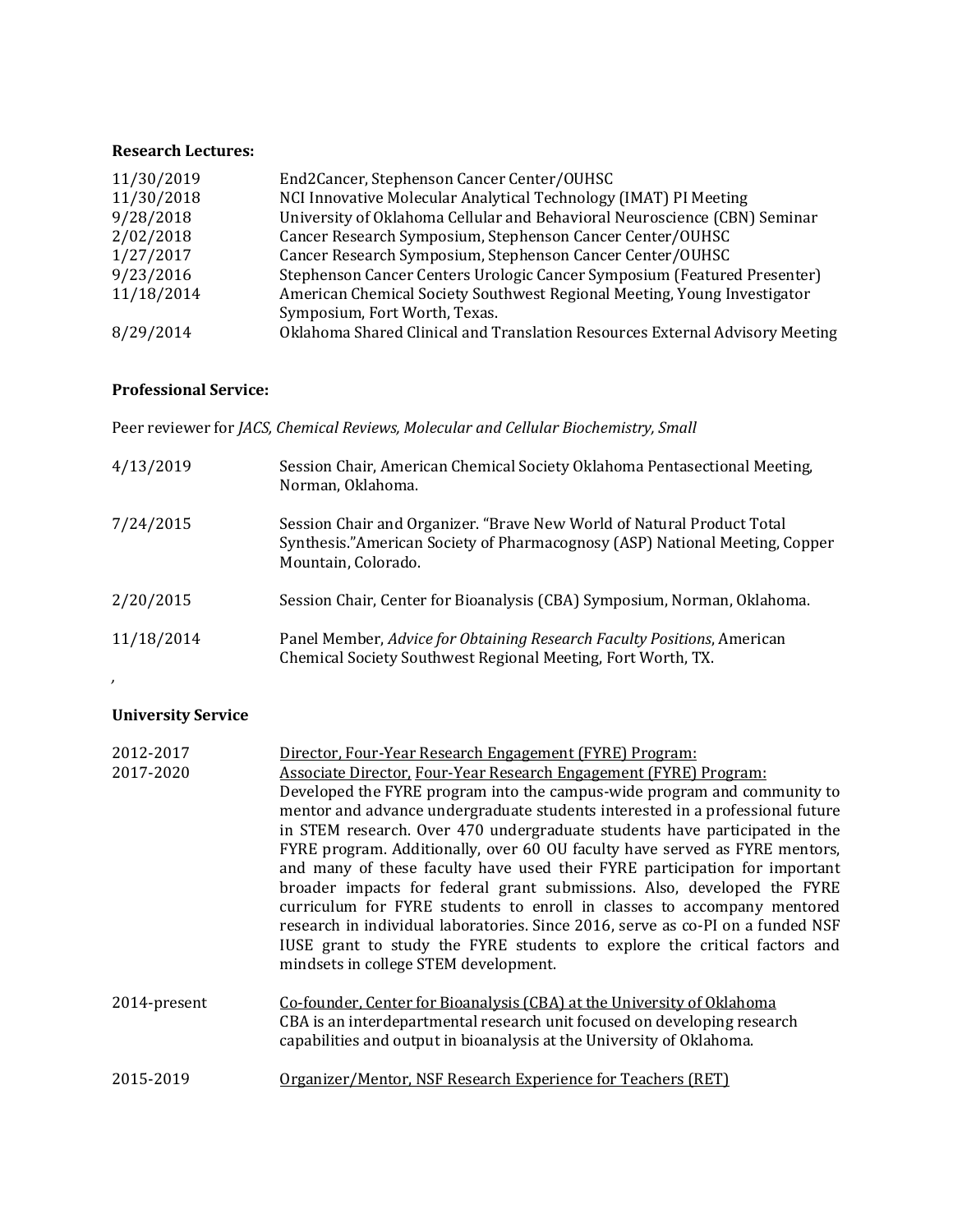|                                                                                                                      | Supported the submission of the NSF RET grant application and mentored rural<br>Oklahoma high school science teachers in summer laboratory research.                                                                                                                                                                                 |                                |                                                    |  |
|----------------------------------------------------------------------------------------------------------------------|--------------------------------------------------------------------------------------------------------------------------------------------------------------------------------------------------------------------------------------------------------------------------------------------------------------------------------------|--------------------------------|----------------------------------------------------|--|
| 2014-2016                                                                                                            | Co-PI NSF Research Experience Undergraduate (REU) in Structural Biology<br>As co-PI, helped to obtain NSF funding to support undergraduate students from<br>across the nation to perform summer undergraduate at the University of<br>Oklahoma. Major graduate student recruitment effort in Dept. of Chemistry and<br>Biochemistry. |                                |                                                    |  |
| 2016-present                                                                                                         | Faculty Sponsor, Student Research Discovery and Discussion Organization<br>OU student organization designed to foster knowledge and discussion about<br>current scientific research.                                                                                                                                                 |                                |                                                    |  |
| 2013-2015                                                                                                            | Director of Chris T. Memorial Scholarship for Undergraduate Research:<br>Organized external donation to recognize and support outstanding<br>undergraduate researchers in the Dept. of Chemistry and Biochemistry.                                                                                                                   |                                |                                                    |  |
| <b>Mentoring:</b><br>Current Postdoctoral Fellows:                                                                   |                                                                                                                                                                                                                                                                                                                                      |                                |                                                    |  |
| Zachary Severance, Ph.D.                                                                                             |                                                                                                                                                                                                                                                                                                                                      | 2020-present                   |                                                    |  |
| <b>Past Postdoctoral Fellows:</b><br>Anh Le-McClain, Ph.D.<br>Naga Rama Kothapalli, Ph.D.<br>Gopal Peddabuddi, Ph.D. |                                                                                                                                                                                                                                                                                                                                      | 2019<br>2013-2017<br>2013-2014 |                                                    |  |
| Current Graduate Student Advisees:                                                                                   |                                                                                                                                                                                                                                                                                                                                      |                                |                                                    |  |
| Robert Fogle                                                                                                         |                                                                                                                                                                                                                                                                                                                                      | 12/2017-present                | Current Ph.D. student                              |  |
| Jorge Berrios-Rivera                                                                                                 |                                                                                                                                                                                                                                                                                                                                      | 12/2018-present                | Current Ph.D. student                              |  |
| Doctoral Advisees:<br><b>Name</b><br>6. Zach Severance                                                               | Dates of Study<br>12/2015-7/2020                                                                                                                                                                                                                                                                                                     | Degree<br>Ph.D.                | Dissertation/Thesis Title<br>CHEMICAL GENETICS AND |  |
|                                                                                                                      |                                                                                                                                                                                                                                                                                                                                      |                                | MOLECULAR PHARMACOLOGY OF                          |  |
|                                                                                                                      |                                                                                                                                                                                                                                                                                                                                      |                                | THE OXYSTEROL-BINDING                              |  |
|                                                                                                                      |                                                                                                                                                                                                                                                                                                                                      |                                | <b>PROTEINS</b>                                    |  |
| 5. Ryan Bensen                                                                                                       | 12/2015-6/2020                                                                                                                                                                                                                                                                                                                       | Ph.D.                          | PERSONALIZED MEDICINE:                             |  |
|                                                                                                                      |                                                                                                                                                                                                                                                                                                                                      |                                | DEVELOPING PRECISION                               |  |
|                                                                                                                      |                                                                                                                                                                                                                                                                                                                                      |                                | ANTIVIRAL/ ANTICANCER                              |  |
|                                                                                                                      |                                                                                                                                                                                                                                                                                                                                      |                                | THERAPEUTICS AND BIO-                              |  |
|                                                                                                                      |                                                                                                                                                                                                                                                                                                                                      |                                | ANALYTICAL CHEMOTHERAPEUTIC                        |  |
|                                                                                                                      |                                                                                                                                                                                                                                                                                                                                      |                                | DRUG MONITORING                                    |  |
| 4. Cori Malinky                                                                                                      | 12/2015-6/2020                                                                                                                                                                                                                                                                                                                       | Ph.D.                          | CONCISE SYNTHESIS METHODS TO                       |  |

AMINOSTEROLS AND STEROL N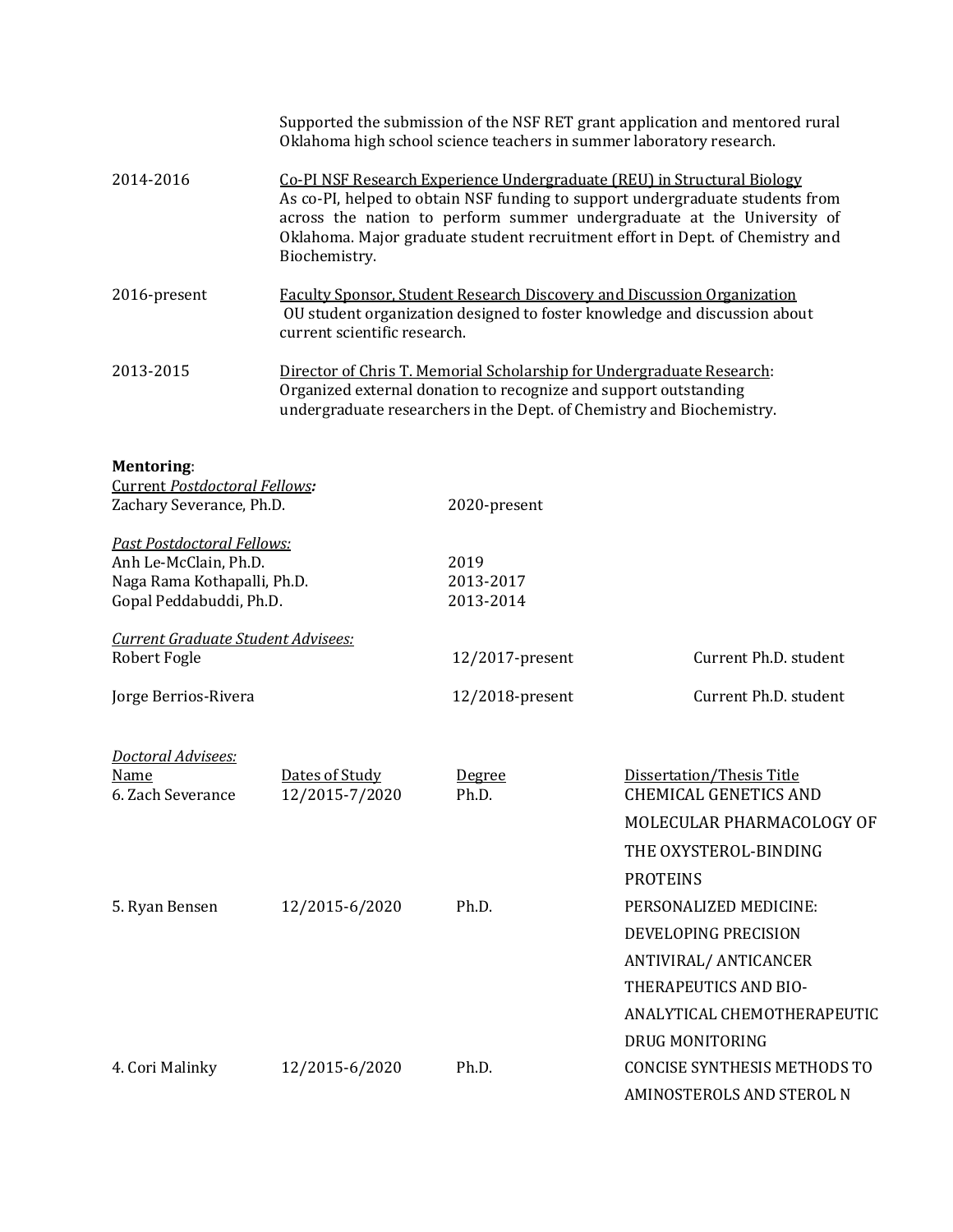|                  |                 |       | <b>GLYCOSIDES FOR THE</b>       |
|------------------|-----------------|-------|---------------------------------|
|                  |                 |       | DEVELOPMENT OF NEW OSW-1-       |
|                  |                 |       | <b>DERIVED</b>                  |
|                  |                 |       | <b>SCAFFOLDS</b>                |
| 3. Brett Roberts | 12/2014-12/2018 | Ph.D. | EXPLORING THE CELLULAR          |
|                  |                 |       | EFFECTS OF SMALL MOLECULE       |
|                  |                 |       | <b>INHIBITORS OF OXYSTEROL-</b> |
|                  |                 |       | <b>BINDING PROTEIN</b>          |
|                  |                 |       |                                 |
|                  |                 |       |                                 |

| 2. Anh T. Le-McClain 12/2014-12/2018 | DESIGN AND SYNTHESIS OF OSW-1 |
|--------------------------------------|-------------------------------|
|                                      | ANALOGS AND OTHER BIOACTIVE   |
|                                      | SMALL MOLECULES FOR POTENTIAL |
|                                      | THERAPEUTIC APPLICATIONS      |
|                                      |                               |

| 1. Juan Nunez |  |
|---------------|--|
|               |  |

1. Juan Nunez 12/2013 – 12/2018 THE LIGAND BINDING PROPERTIES OF THE OXYSTEROL-BINDING PROTEIN FAMILY SUBFAMILY I

| Masters Students (Thesis) Advisees:<br><u>Name</u> | Dates of Study | <u>Degree</u> | Dissertation/Thesis Title |
|----------------------------------------------------|----------------|---------------|---------------------------|
| 2. Ines Forrest                                    | 6/2019-6/2020  | M.S. Thesis   | <b>IDENTIFICATION AND</b> |
|                                                    |                |               | ISOLATION OF BIOACTIVE    |
|                                                    |                |               | NATURAL PRODUCT           |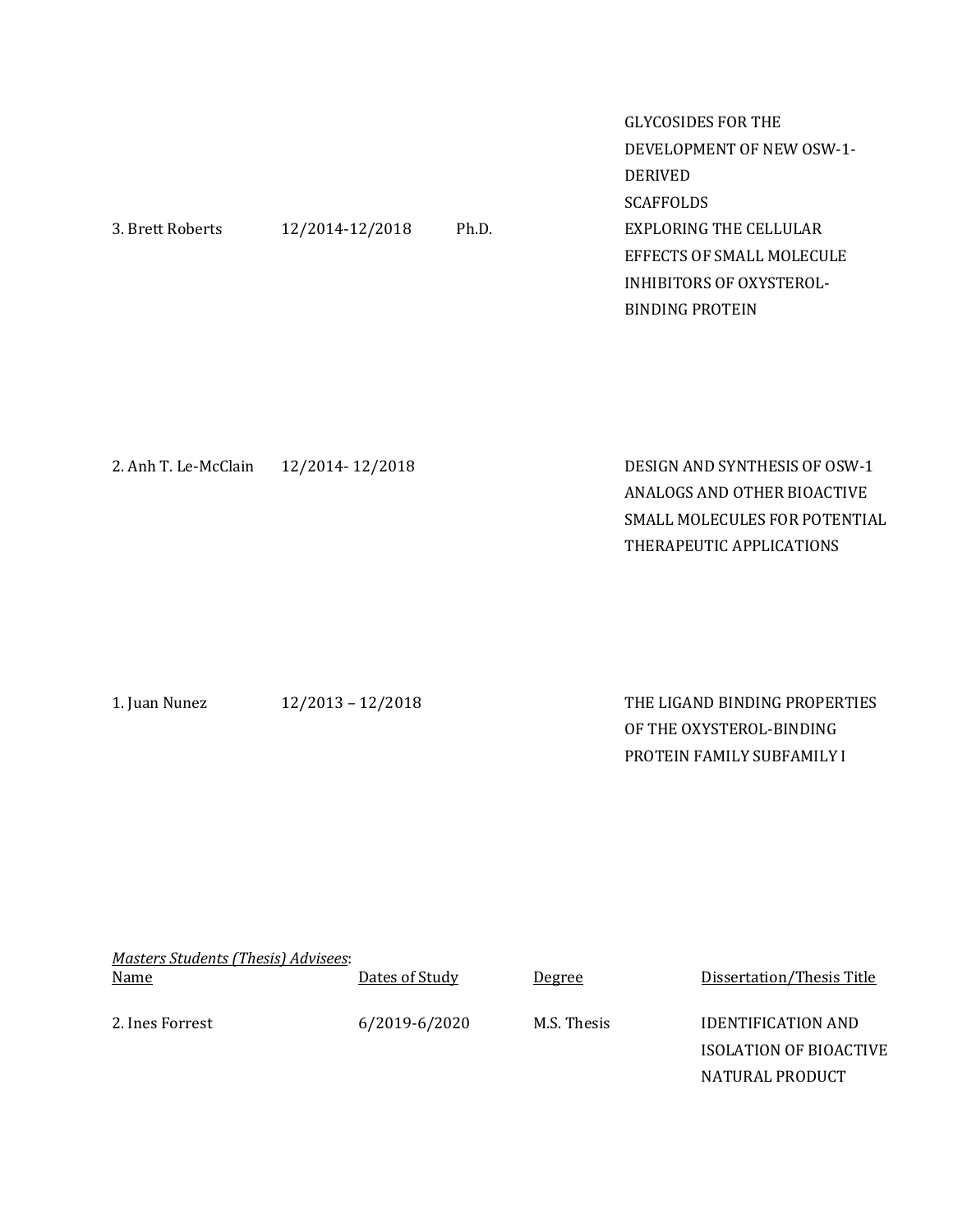COMPOUNDS TARGETING OXYSTEROL-BINDING PROTEINS THE ROLE OF OXYSTEROL BINDING PROTEINS IN PHYSIOLOGY AND DISEASE

1. Nicholas Wasinger 12/2013 - 5/2015 M.S. (Thesis)

| Masters Students (Non-Thesis) Advisees: |                    |                   |  |  |
|-----------------------------------------|--------------------|-------------------|--|--|
| Name                                    | Dates of Study     | <u>Degree</u>     |  |  |
| 4. Matthew Finneran                     | 12/2018-5/2020     | M.S. (Non-Thesis) |  |  |
| 3. Ebenezer Gyan                        | $12/2015 - 8/2017$ | M.S. (Non-Thesis) |  |  |
| 2. Caitlin Crowder                      | $12/2012 - 4/2015$ | M.S. (Non-Thesis) |  |  |
| 1. Timothy Murphy                       | $12/2012 - 7/2014$ | M.S. (Non-Thesis) |  |  |

# *Undergraduate Researcher*:

| <b>Name</b> |                      | # of semesters | <b>Dissertation Title</b>                                                                                                                     | <b>Awards</b>                                                                    |
|-------------|----------------------|----------------|-----------------------------------------------------------------------------------------------------------------------------------------------|----------------------------------------------------------------------------------|
| $1_{\cdot}$ | Gianni<br>Manginelli | 7              | Synthesis of OSW-1 Mimetics for<br>the Development of ORP4 Precision<br><b>Therapeutic Drugs</b>                                              | <b>Most Outstanding</b><br>Research Grand Prize<br>Undergraduate<br>Research Day |
| 2.          | Stephen<br>Dunne     | 5              | Generation of a Fluorescently<br>Tagged Oxysterol Binding Protein<br>(OSBP)                                                                   |                                                                                  |
| 3.          | Cole<br>Townsend     | 4              | Mediation of Lipid Metabolism and<br>Cell Viability by the Oxysterol<br><b>Binding Protein (OSBP)</b>                                         |                                                                                  |
| 4.          | Jacob Ruzicka        | 4              | Single-Cell Mass Spectrometry and<br>Cancer:<br><b>Uncovering Mechanisms of Natural</b><br>Products<br><b>Through Analytical Metabolomics</b> |                                                                                  |
| 5.          | Logan Melot          | 4              | The Levels of ORP1L in Monocytic<br>THP1 Cells and Their Differentiated<br>Macrophage Forms                                                   | McNair Scholar                                                                   |
| 6.          | Andrew<br>Fancher    | 5              | Towards the Synthesis of<br>Oxysterol-binding Protein (OSBP)<br><b>Binding Compounds</b>                                                      |                                                                                  |
| 7.          | <b>Bennett Oden</b>  | 3              |                                                                                                                                               | Dick van der Helm<br>Award                                                       |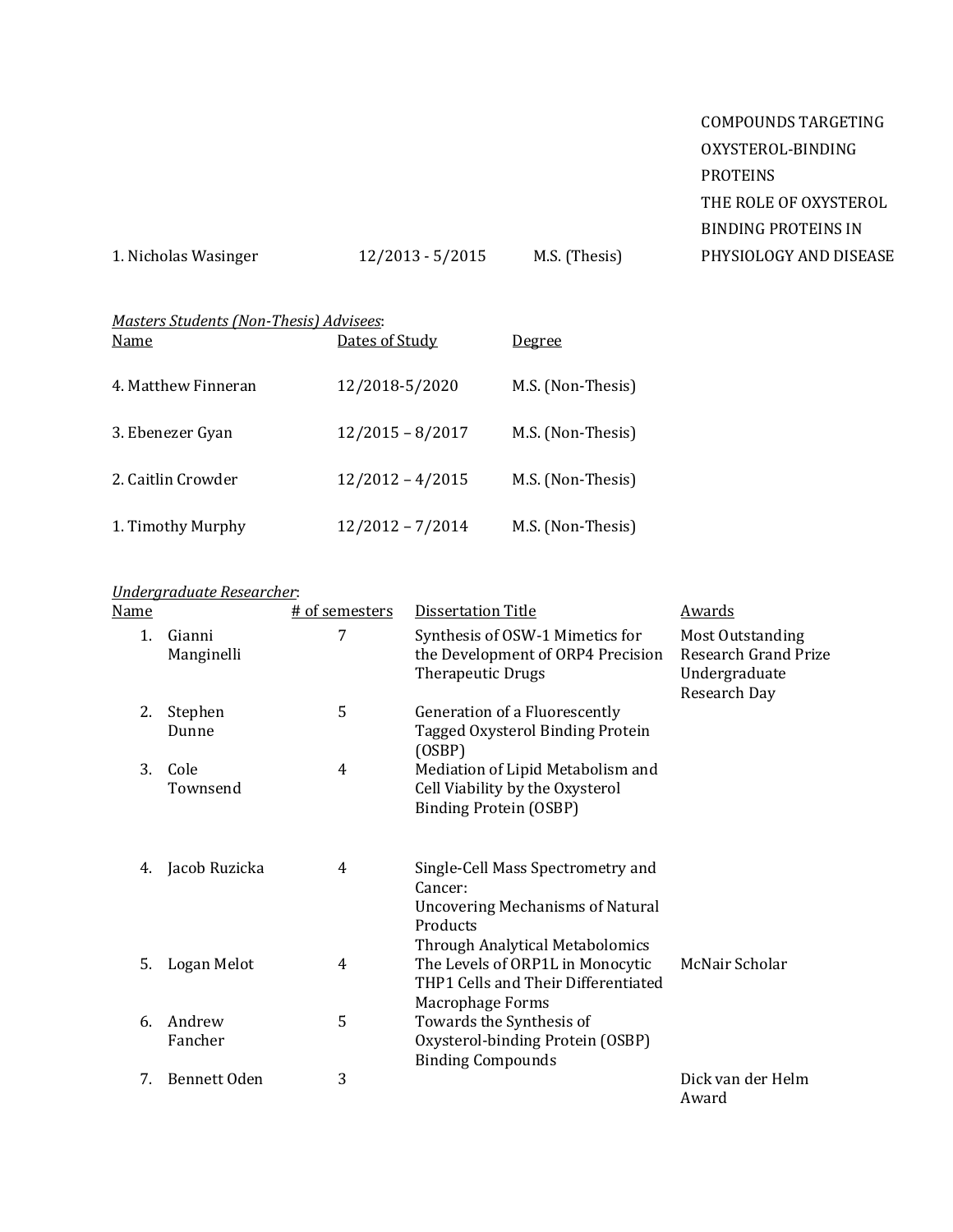| 8.  | <b>Emily Bird</b>           | 1              |  |  |
|-----|-----------------------------|----------------|--|--|
| 9.  | Katchen                     | $\overline{1}$ |  |  |
|     | Lachmayr                    |                |  |  |
|     | 10. Kelly                   | 1              |  |  |
|     | Deguilhem                   |                |  |  |
|     | 11. Sophia Sakers           | 5              |  |  |
|     | 12. Bliss Baird             | $\mathbf{1}$   |  |  |
|     | 13. Amy Banka               | 8              |  |  |
|     | 14. Matthew                 | 4              |  |  |
|     | <b>Barron</b>               |                |  |  |
|     | 15. Devin Butts             | 4              |  |  |
|     | 7<br>16. Casey Cai          |                |  |  |
|     | 17. Thomas Cain             | 1              |  |  |
| 18. |                             |                |  |  |
|     | 19. Matthew                 | 1              |  |  |
|     | Finneran                    |                |  |  |
|     | 20. Pierce                  | 1              |  |  |
|     | Franklin                    |                |  |  |
|     | 21. Katie Grogan            | 1              |  |  |
|     | 22. Heather                 | $\mathbf{1}$   |  |  |
|     | Legan                       |                |  |  |
|     | 23. Gianni                  | 5              |  |  |
|     | Manginelli                  |                |  |  |
|     | 24. Evan                    | $\overline{2}$ |  |  |
|     | Mettenbrink                 |                |  |  |
|     | 25. Suparshva<br>Parikh     | 1              |  |  |
|     | 26. Cole                    | 4              |  |  |
|     | Townsend                    |                |  |  |
|     |                             |                |  |  |
|     | 27. Thomas Salas            | 1              |  |  |
|     | 28. Peter Sandell           | $\overline{1}$ |  |  |
|     | 29. Abhishek Soni           | 1              |  |  |
|     | 30. Mark                    | 1              |  |  |
|     | Wendelboe                   |                |  |  |
|     | 31. Shary                   | 2              |  |  |
|     | <b>Bouvette</b>             |                |  |  |
|     | 32. Kelsey                  | $\overline{2}$ |  |  |
|     | Dewbre                      |                |  |  |
|     | 33. Laura Pott              | 1              |  |  |
|     | 34. Makayla                 | 1              |  |  |
|     | Taylor                      |                |  |  |
| 35. | Courtey                     | 1              |  |  |
|     | Martin                      |                |  |  |
| 36. | Gabrielle                   | 1              |  |  |
|     | Nguyen<br>37. Caitlin Glenn | 2              |  |  |
|     |                             | $\overline{1}$ |  |  |
|     | 38. Caitlin Tobin           |                |  |  |
|     | 39. Kaitlin Lutz            | $\overline{1}$ |  |  |

Goldwater Scholar

Goldwater Nominee

4 Carl Albert Award, Fullbright Honorable Mention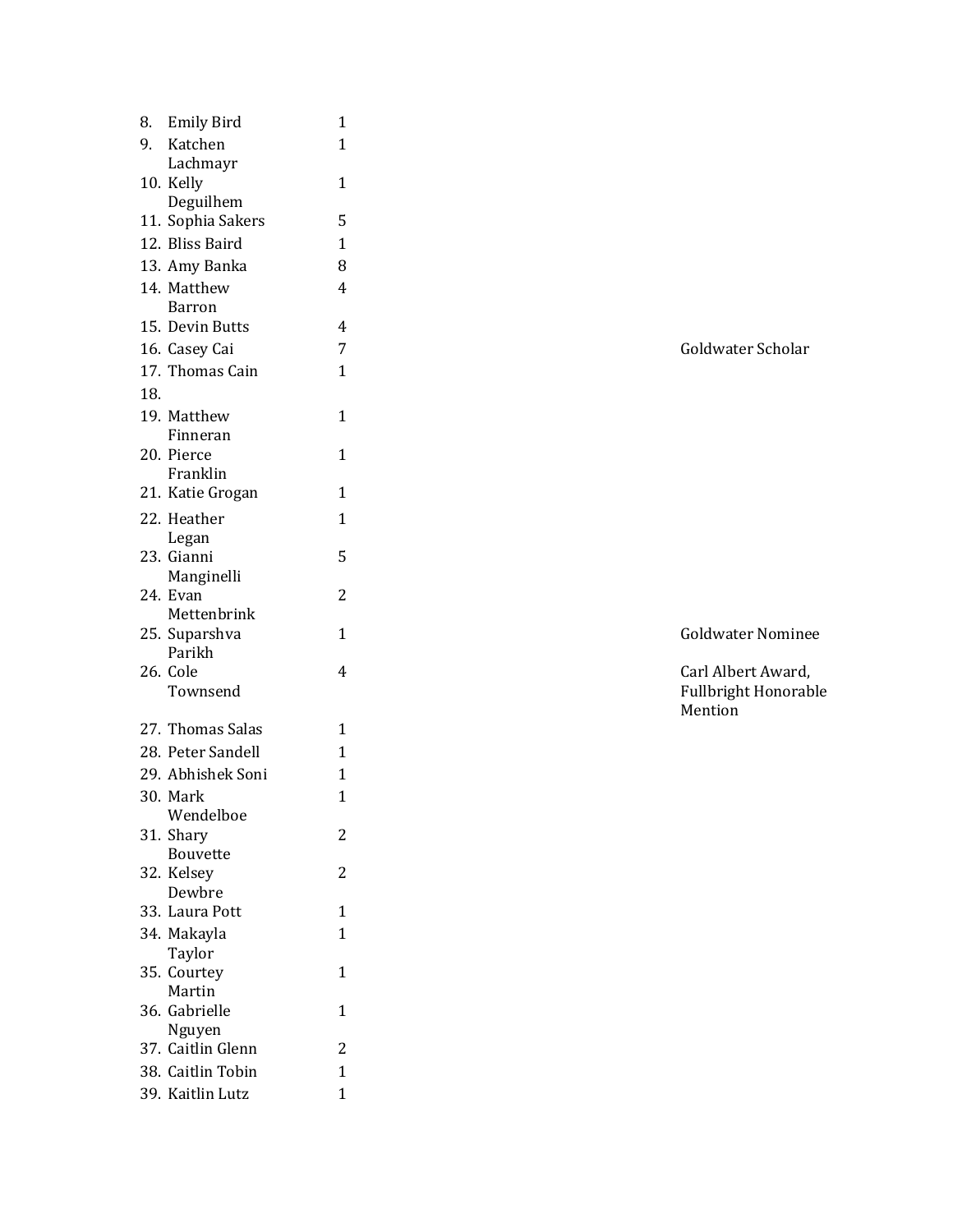| Graduate Student Dissertation Committee Member |  |
|------------------------------------------------|--|
|                                                |  |

| <b>Name</b>         |                       | Degree            | <b>Dissertation Title</b>                                                             |
|---------------------|-----------------------|-------------------|---------------------------------------------------------------------------------------|
| 1. Ningyun Zhou     |                       | Ph.D.             | BACTERIOPHAGE-BASED BIOMATERIALS FOR MANIPULATING                                     |
|                     |                       |                   | DERIVATION AND DIFFERENTIATION OF HUMAN-INDUCED                                       |
| 2. Xian Tiang       |                       | Ph.D.             | PLURIOPTENT STEM CELLS<br>SINGLE-PROBE MASS SPECTROMETRY IMAGING:                     |
|                     |                       |                   | APPLICATIONS AND ADVANCED DATA ANALYSIS                                               |
| 3. Shawna Standke   |                       | Ph.D.             | SINGLE-PROBE MASS SPECTROMETRY AS A BIOANLYTICAL                                      |
|                     |                       |                   | TOOL FOR QUANTITATIVE SINGLE CELL ANALYSIS: FROM                                      |
|                     |                       |                   | <b>CELL LINES TO PATIENTS</b>                                                         |
|                     | 4. David Wolloscheck  | Ph.D.             | DIFFERENTIAL CONTRIBUTIONS OF OUTER MEMBRANE                                          |
|                     |                       |                   | PERMEABILITY AND ACTIVE EFFLUX IN PHYSIOLOGY AND                                      |
|                     |                       |                   | DRUG SUSCEPTIBILITY OF GRAM-NEGATIVE BACTERIA                                         |
| 5. Chengcheng Zhang |                       | Ph.D.             | <b>GENETIC AND GENOMIC ANALYSIS OF BAHD</b>                                           |
|                     |                       |                   | ACYLTRANSFERASES THAT DECORATE CELL WALL                                              |
|                     |                       |                   | COMPONENTS WITH PHENOLIC ESTERS AND ALTER PLANT                                       |
|                     |                       |                   | <b>BIOMASS RECALCITRANCE</b>                                                          |
| 6. Nichlas Massaro  |                       | Ph.D.             | RHODIUM CARBENOID INITIATED CASCADES FOR THE                                          |
|                     |                       |                   | SYNTHESIS of DIVERSE MEDIUM-SIZED HETEROCYCLES                                        |
| 7. Logan Nickels    |                       | Ph.D.             | ROLES OF UNIQUE MEMBRANE FUSION PROTEINS                                              |
| 8. Renmeng Liu      |                       | Ph.D.             | SINGLE CELL METABOLOMICS USING MASS SPECTROMETRY:                                     |
|                     |                       |                   | DEVICES, METHODS AND APPLICATIONS                                                     |
| 9. Aaron Clarke     |                       | M.S. (Non-Thesis) |                                                                                       |
| 10.                 | Adam Alber            |                   |                                                                                       |
| 11.                 | <b>Allsion Mattes</b> | Ph.D.             |                                                                                       |
| 12.                 | April Aloway          |                   |                                                                                       |
| 13.                 | Caio Franca           | Ph.D.             | TARGETING PLASMODIUM INVASION PATHWAYS IN<br>MOSQUITOES TO BLOCK MALARIA TRANSMISSION |
| 14.                 | Cory Bunger           |                   |                                                                                       |
| 15.                 | Hailee Rau            | M.S. (Non-Thesis) |                                                                                       |
| 16.                 | Jamie Sykes           |                   |                                                                                       |
| 17.                 | Jessica Gardner       |                   |                                                                                       |
| 18.                 | John Pope             |                   |                                                                                       |
| 19.                 | Mason Van Orden       |                   |                                                                                       |